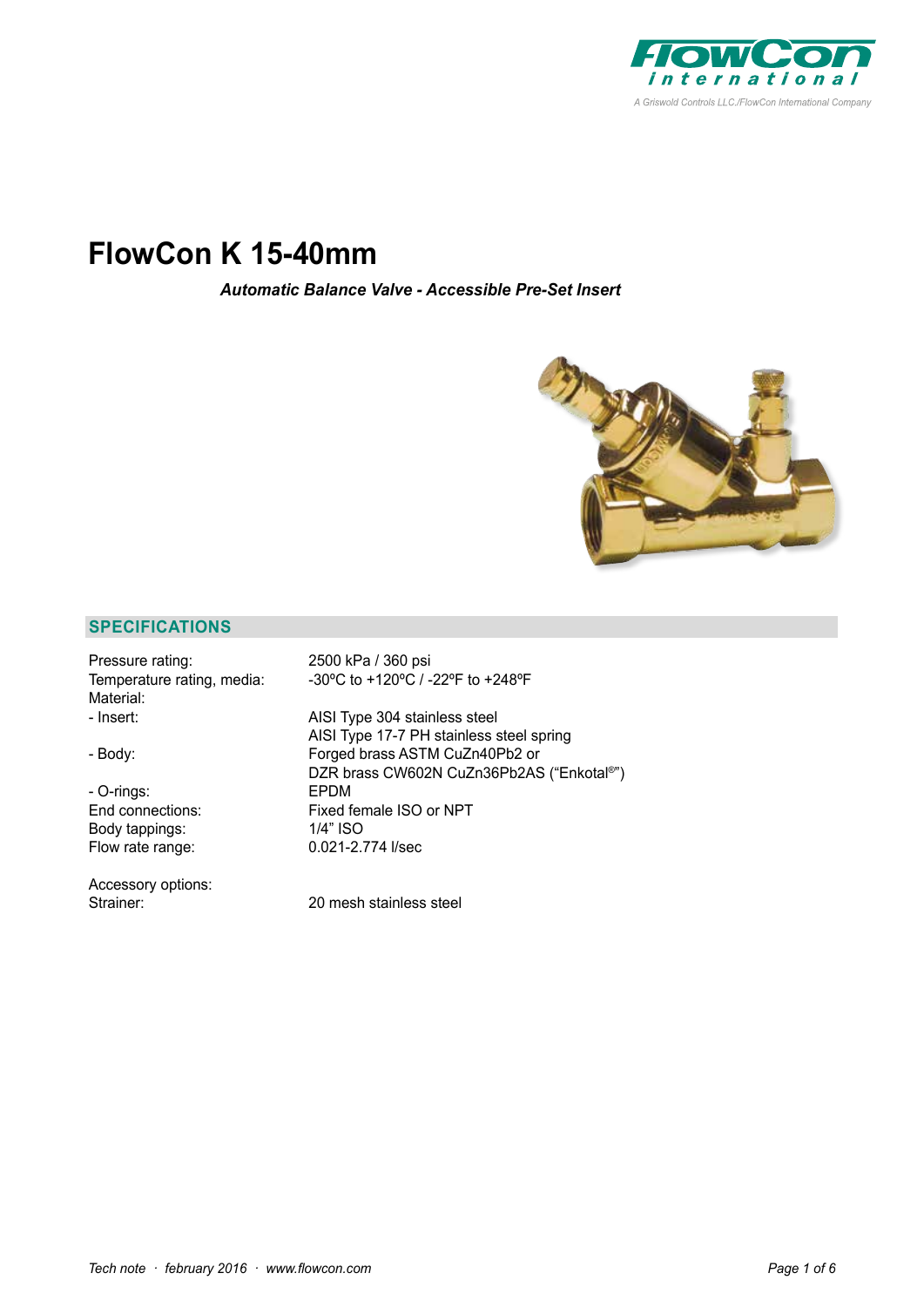# **DIMENSIONS AND WEIGHTS (NOMINAL) (measured in mm unless noted)**

| Model<br>no. | Valve<br>size | Insert<br>size |       | H1   | H <sub>2</sub> | Weight<br>(kgs.) | Κv<br>(m <sup>3</sup> /hr) |
|--------------|---------------|----------------|-------|------|----------------|------------------|----------------------------|
| F380.x.E.x.x | 15            | 20             | 89.0  | 61.0 | 74.0           | 0.5              | 5                          |
| F380.x.F.x.x | 20            |                | 96.5  | 63.5 | 76.2           | 0.5              | 7                          |
| F380.x.H.x.x | 25            |                | 105.0 | 66.0 | 86.4           | 0.5              | 10                         |
| F381.x.H.x.x | 25            | 40             | 150.0 | 86.4 | 94.0           | 1.5              | 20                         |
| F381.x.J.x.x | 32            |                | 155.0 | 89.0 | 107.0          | 1.5              | 30                         |
| F381.x.K.x.x | 40            |                | 155.0 | 89.0 | 107.0          | 1.5              | 30                         |



# **MODEL NUMBER SELECTION1**

| F                                                                                                                                   |
|-------------------------------------------------------------------------------------------------------------------------------------|
| Insert body size:<br><b>380</b> =15/20/25mm for 20mm insert<br><b>381</b> =25/32/40mm for 40mm insert                               |
| Insert kPaD control range:<br><b>0</b> =none <b>1</b> =10-95 kPaD <b>2</b> =22-210 kPaD <b>4</b> =40-390 kPaD <b>8</b> =90-880 kPaD |
| Insert type of end connection:<br><b>E</b> =15mm <b>F</b> =20mm <b>H</b> =25mm <b>J</b> =32mm <b>K</b> =40mm                        |
| Insert p/t plugs requirements:<br><b>B</b> =pressure/temperature plugs <b>P</b> =taps plugged<br><b>O</b> =taps open                |
| Insert type of thread:<br>Leave it <b>blank</b> if end connection type is NPT<br>$I = ISO$                                          |
| Insert valve body material:<br>Leave it <b>blank</b> for standard body material<br>$D = DZR$ brass                                  |
| Insert valve insert as per selection chart:<br>Leave it <b>blank</b> if no insert required                                          |

Example: F381.4.K.B.I.F361444=FlowCon K 40mm ISO female threaded body, standard brass, with p/t plugs and a F361444 insert (1.85 l/sec, 40-390 kPaD).

Note 1: Part number and flow rate of insert are indicated on label affixed to body.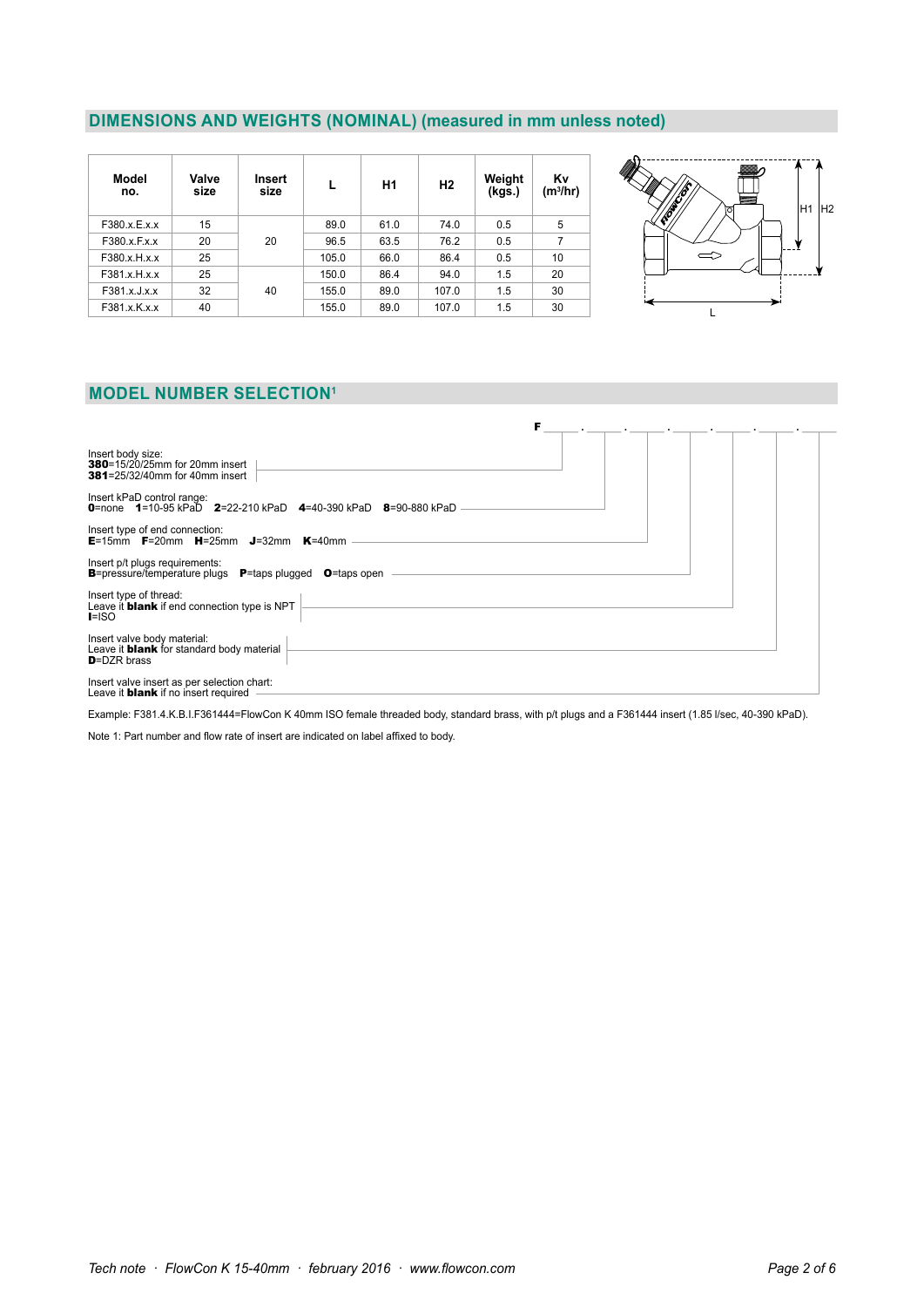## **FLOW RATE TABLES - STAINLESS STEEL INSERT - FOR VALVES DN15-DN25 SMALL**

| 20mm · 3/4" · stainless steel insert |                     |      |                                     |          |                                    |          |                                    |          |                                     |          |         |
|--------------------------------------|---------------------|------|-------------------------------------|----------|------------------------------------|----------|------------------------------------|----------|-------------------------------------|----------|---------|
|                                      | Pressure range, AP: |      | 10-95 kPaD<br>$1-14$ psid<br>Type 1 |          | 22-210 kPaD<br>2-32 psid<br>Type 2 |          | 40-390 kPaD<br>4-57 psid<br>Type 4 |          | 90-880 kPaD<br>8-128 psid<br>Type 8 |          |         |
|                                      |                     |      |                                     |          |                                    |          |                                    |          |                                     |          |         |
|                                      | l/sec               | l/hr | <b>GPM</b>                          | Marking  | FlowCon                            | Marking  | FlowCon                            | Marking  | FlowCon                             | Marking  | FlowCon |
|                                      | 0.0210              | 75.7 | 0.333                               | $11 - 1$ | F360111                            |          |                                    |          |                                     |          |         |
|                                      | 0.0315              | 114  | 0.500                               | $01 - 1$ | F360101                            |          |                                    |          |                                     |          |         |
|                                      | 0.0347              | 125  | 0.550                               |          |                                    | $11 - 2$ | F360211                            |          |                                     |          |         |
|                                      | 0.0421              | 151  | 0.667                               | $02-1$   | F360102                            |          |                                    |          |                                     |          |         |
|                                      | 0.0473              | 170  | 0.750                               |          |                                    | $01 - 2$ | F360201                            | $11 - 4$ | F360411                             |          |         |
|                                      | 0.0631              | 227  | 1.00                                | $03-1$   | F360103                            | $02 - 2$ | F360202                            | $01 - 4$ | F360401                             |          |         |
|                                      | 0.0694              | 250  | 1.10                                |          |                                    |          |                                    |          |                                     | $11 - 8$ | F360811 |
|                                      | 0.0841              | 303  | 1.33                                | $04-1$   | F360104                            |          |                                    | $02 - 4$ | F360402                             |          |         |
|                                      | 0.0946              | 341  | 1.50                                |          |                                    | $03-2$   | F360203                            |          |                                     | $01 - 8$ | F360801 |
|                                      | 0.105               | 379  | 1.67                                | $05-1$   | F360105                            |          |                                    |          |                                     |          |         |
|                                      | 0.126               | 454  | 2.00                                | $06-1$   | F360106                            | $04 - 2$ | F360204                            | $03-4$   | F360403                             | $02 - 8$ | F360802 |
|                                      | 0.147               | 530  | 2.33                                | $07-1$   | F360107                            |          |                                    |          |                                     |          |         |
|                                      | 0.158               | 568  | 2.50                                |          |                                    | $05 - 2$ | F360205                            |          |                                     |          |         |
|                                      | 0.168               | 606  | 2.67                                | $08-1$   | F360108                            |          |                                    | $04 - 4$ | F360404                             |          |         |
| Nominal flow rate                    | 0.189               | 681  | 3.00                                |          |                                    | $06 - 2$ | F360206                            |          |                                     | $03-8$   | F360803 |
|                                      | 0.210               | 757  | 3.33                                | $10-1$   | F360110                            |          |                                    | $05 - 4$ | F360405                             |          |         |
|                                      | 0.221               | 795  | 3.50                                |          |                                    | $07 - 2$ | F360207                            |          |                                     |          |         |
|                                      | 0.252               | 908  | 4.00                                | $12 - 1$ | F360112                            | $08 - 2$ | F360208                            | $06-4$   | F360406                             | $04 - 8$ | F360804 |
|                                      | 0.294               | 1060 | 4.67                                | $14-1$   | F360114                            |          |                                    | $07 - 4$ | F360407                             |          |         |
|                                      | 0.315               | 1140 | 5.00                                | $16-1$   | F360116                            | $10-2$   | F360210                            |          |                                     | $05 - 8$ | F360805 |
|                                      | 0.336               | 1210 | 5.33                                |          |                                    |          |                                    | $08 - 4$ | F360408                             |          |         |
|                                      | 0.379               | 1360 | 6.00                                |          |                                    | $12 - 2$ | F360212                            |          |                                     | $06 - 8$ | F360806 |
|                                      | 0.421               | 1511 | 6.67                                |          |                                    |          |                                    | $10 - 4$ | F360410                             |          |         |
|                                      | 0.442               | 1590 | 7.00                                |          |                                    | $14 - 2$ | F360214                            |          |                                     | $07 - 8$ | F360807 |
|                                      | 0.505               | 1820 | 8.00                                |          |                                    | $16 - 2$ | F360216                            | $12 - 4$ | F360412                             | $08 - 8$ | F360808 |
|                                      | 0.589               | 2120 | 9.33                                |          |                                    |          |                                    | $14 - 4$ | F360414                             |          |         |
|                                      | 0.631               | 2270 | 10.0                                |          |                                    |          |                                    | $16 - 4$ | F360416                             | $10 - 8$ | F360810 |
|                                      | 0.757               | 2730 | 12.0                                |          |                                    |          |                                    |          |                                     | $12 - 8$ | F360812 |
|                                      | 0.883               | 3180 | 14.0                                |          |                                    |          |                                    |          |                                     | $14-8$   | F360814 |
|                                      | 1.01                | 3630 | 16.0                                |          |                                    |          |                                    |          |                                     | $16 - 8$ | F360816 |

Accuracy: ±5% of controlled flow rate.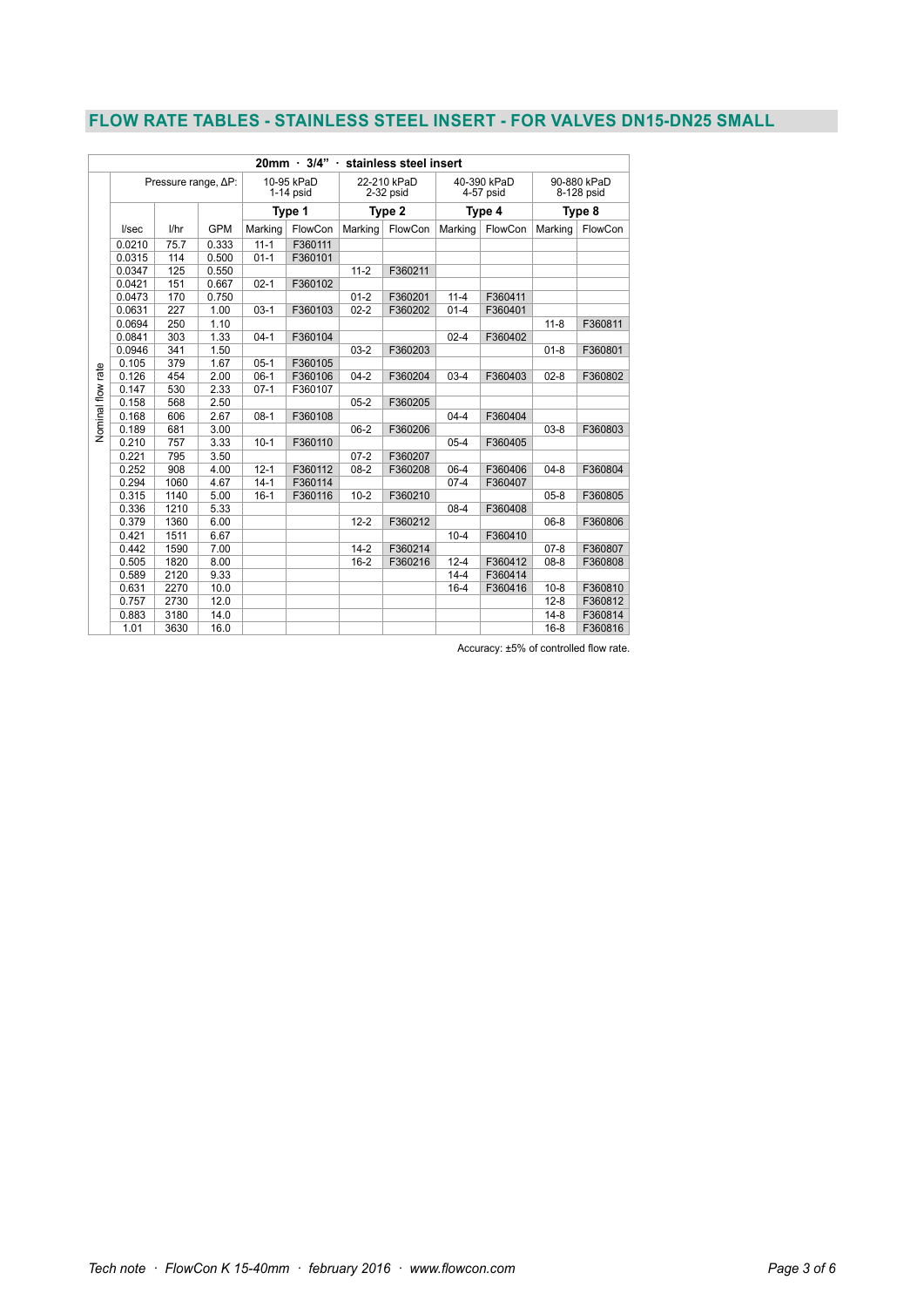## **FLOW RATE TABLES - STAINLESS STEEL INSERT - FOR VALVES DN25 LARGE-DN40**

|                          |              |                              |              |                           |         |                            | 40mm 11/2" stainless steel insert |                          |         |                           |         |  |
|--------------------------|--------------|------------------------------|--------------|---------------------------|---------|----------------------------|-----------------------------------|--------------------------|---------|---------------------------|---------|--|
|                          |              | Pressure range, $\Delta P$ : |              | 10-95 kPaD<br>$1-14$ psid |         | 22-210 kPaD<br>$2-32$ psid |                                   | 40-390 kPaD<br>4-57 psid |         | 90-880 kPaD<br>8-128 psid |         |  |
|                          |              |                              |              | Type 1                    |         | Type 2                     |                                   | Type 4                   |         | Type 8                    |         |  |
|                          | I/sec        | l/hr                         | <b>GPM</b>   | Marking                   | FlowCon | Marking                    | FlowCon                           | Marking                  | FlowCon | Marking                   | FlowCon |  |
|                          | 0.189        | 681                          | 3.00         | $09-1$                    | F361109 |                            |                                   |                          |         |                           |         |  |
|                          | 0.210        | 757                          | 3.33         | $10-1$                    | F361110 |                            |                                   |                          |         |                           |         |  |
|                          | 0.252        | 908                          | 4.00         | $12 - 1$                  | F361112 |                            |                                   |                          |         |                           |         |  |
|                          | 0.284        | 1020                         | 4.50         |                           |         | $09-2$                     | F361209                           |                          |         |                           |         |  |
|                          | 0.294        | 1060                         | 4.67         | $14-1$                    | F361114 |                            |                                   |                          |         |                           |         |  |
|                          | 0.315        | 1140                         | 5.00         |                           |         | $10 - 2$                   | F361210                           |                          |         |                           |         |  |
|                          | 0.336        | 1210                         | 5.33         | $16-1$                    | F361116 |                            |                                   |                          |         |                           |         |  |
|                          | 0.379        | 1360                         | 6.00         | $18-1$                    | F361118 | $12 - 2$                   | F361212                           | $09 - 4$                 | F361409 |                           |         |  |
|                          | 0.421        | 1510                         | 6.67         | $20 - 1$                  | F361120 |                            |                                   | $10 - 4$                 | F361410 |                           |         |  |
|                          | 0.442        | 1590                         | 7.00         |                           |         | $14 - 2$                   | F361214                           |                          |         |                           |         |  |
|                          | 0.463        | 1670                         | 7.33         | $22 - 1$                  | F361122 |                            |                                   |                          |         |                           |         |  |
|                          | 0.505        | 1820                         | 8.00         | $24-1$                    | F361124 | $16 - 2$                   | F361216                           | $12 - 4$                 | F361412 |                           |         |  |
|                          | 0.547        | 1970                         | 8.67         | $26-1$                    | F361126 |                            |                                   |                          |         |                           |         |  |
|                          | 0.568        | 2040                         | 9.00         |                           |         | $18-2$                     | F361218                           |                          |         | $09 - 8$                  | F361809 |  |
|                          | 0.589        | 2120                         | 9.33         | $28-1$                    | F361128 |                            |                                   | $14 - 4$                 | F361414 |                           |         |  |
|                          | 0.631        | 2270                         | 10.00        | $30-1$                    | F361130 | $20 - 2$                   | F361220                           |                          |         | $10 - 8$                  | F361810 |  |
|                          | 0.673        | 2420                         | 10.7         | $32 - 1$                  | F361132 |                            |                                   | $16-4$                   | F361416 |                           |         |  |
|                          | 0.694        | 2500                         | 11.0         |                           |         | $22 - 2$                   | F361222                           |                          |         |                           |         |  |
|                          | 0.715        | 2570                         | 11.3         | $34-1$                    | F361134 |                            |                                   |                          |         |                           |         |  |
|                          | 0.757        | 2730                         | 12.0         | $36-1$                    | F361136 | $24-2$                     | F361224                           | $18 - 4$                 | F361418 | $12 - 8$                  | F361812 |  |
|                          | 0.799        | 2880                         | 12.7         | $38-1$                    | F361138 |                            |                                   |                          |         |                           |         |  |
|                          | 0.820        | 2950                         | 13.0         |                           |         | $26 - 2$                   | F361226                           |                          |         |                           |         |  |
|                          | 0.841        | 3030                         | 13.3         | $40 - 1$                  | F361140 |                            |                                   | $20 - 4$                 | F361420 |                           |         |  |
|                          | 0.883        | 3180                         | 14.0         | $42 - 1$                  | F361142 | $28-2$                     | F361228                           |                          |         | $14-8$                    | F361814 |  |
| <b>Vominal flow rate</b> | 0.925        | 3330                         | 14.7         | $44 - 1$                  | F361144 |                            |                                   | $22 - 4$                 | F361422 |                           |         |  |
|                          | 0.946        | 3410                         | 15.0         |                           |         | $30 - 2$                   | F361230                           |                          |         |                           |         |  |
|                          | 1.01         | 3630                         | 16.0         |                           |         | $32 - 2$                   | F361232                           | $24 - 4$                 | F361424 | $16 - 8$                  | F361816 |  |
|                          | 1.07         | 3860                         | 17.0         |                           |         | $34-2$                     | F361234                           |                          |         |                           |         |  |
|                          | 1.09<br>1.14 | 3940<br>4090                 | 17.3<br>18.0 |                           |         | $36-2$                     | F361236                           | $26 - 4$                 | F361426 | $18 - 8$                  | F361818 |  |
|                          | 1.18         | 4240                         | 18.7         |                           |         |                            |                                   | $28 - 4$                 | F361428 |                           |         |  |
|                          | 1.20         | 4320                         | 19.0         |                           |         | $38 - 2$                   | F361238                           |                          |         |                           |         |  |
|                          | 1.26         | 4540                         | 20.0         |                           |         | $40 - 2$                   | F361240                           | $30 - 4$                 | F361430 | $20 - 8$                  | F361820 |  |
|                          | 1.32         | 4770                         | 21.0         |                           |         | $42 - 2$                   | F361242                           |                          |         |                           |         |  |
|                          | 1.35         | 4850                         | 21.3         |                           |         |                            |                                   | $32 - 4$                 | F361432 |                           |         |  |
|                          | 1.39         | 5000                         | 22.0         |                           |         | $44 - 2$                   | F361244                           |                          |         | $22 - 8$                  | F361822 |  |
|                          | 1.43         | 5150                         | 22.7         |                           |         |                            |                                   | $34 - 4$                 | F361434 |                           |         |  |
|                          | 1.51         | 5450                         | 24.0         |                           |         |                            |                                   | $36 - 4$                 | F361436 | $24 - 8$                  | F361824 |  |
|                          | 1.60         | 5750                         | 25.3         |                           |         |                            |                                   | $38 - 4$                 | F361438 |                           |         |  |
|                          | 1.64         | 5910                         | 26.0         |                           |         |                            |                                   |                          |         | $26 - 8$                  | F361826 |  |
|                          | 1.68         | 6060                         | 26.7         |                           |         |                            |                                   | $40 - 4$                 | F361440 |                           |         |  |
|                          | 1.77         | 6360                         | 28.0         |                           |         |                            |                                   | $42 - 4$                 | F361442 | $28 - 8$                  | F361828 |  |
|                          | 1.85         | 6660                         | 29.3         |                           |         |                            |                                   | $44 - 4$                 | F361444 |                           |         |  |
|                          | 1.89         | 6810                         | 30.0         |                           |         |                            |                                   |                          |         | $30 - 8$                  | F361830 |  |
|                          | 2.02         | 7270                         | 32.0         |                           |         |                            |                                   |                          |         | $32 - 8$                  | F361832 |  |
|                          | 2.15         | 7720                         | 34.0         |                           |         |                            |                                   |                          |         | $34 - 8$                  | F361834 |  |
|                          | 2.27         | 8180                         | 36.0         |                           |         |                            |                                   |                          |         | $36 - 8$                  | F361836 |  |
|                          | 2.40         | 8630                         | 38.0         |                           |         |                            |                                   |                          |         | $38 - 8$                  | F361838 |  |
|                          | 2.52         | 9080                         | 40.0         |                           |         |                            |                                   |                          |         | $40 - 8$                  | F361840 |  |
|                          | 2.65         | 9540                         | 42.0         |                           |         |                            |                                   |                          |         | $42 - 8$                  | F361842 |  |
|                          | 2.78         | 9990                         | 44.0         |                           |         |                            |                                   |                          |         | $44 - 8$                  | F361844 |  |

Accuracy: ±5% of controlled flow rate.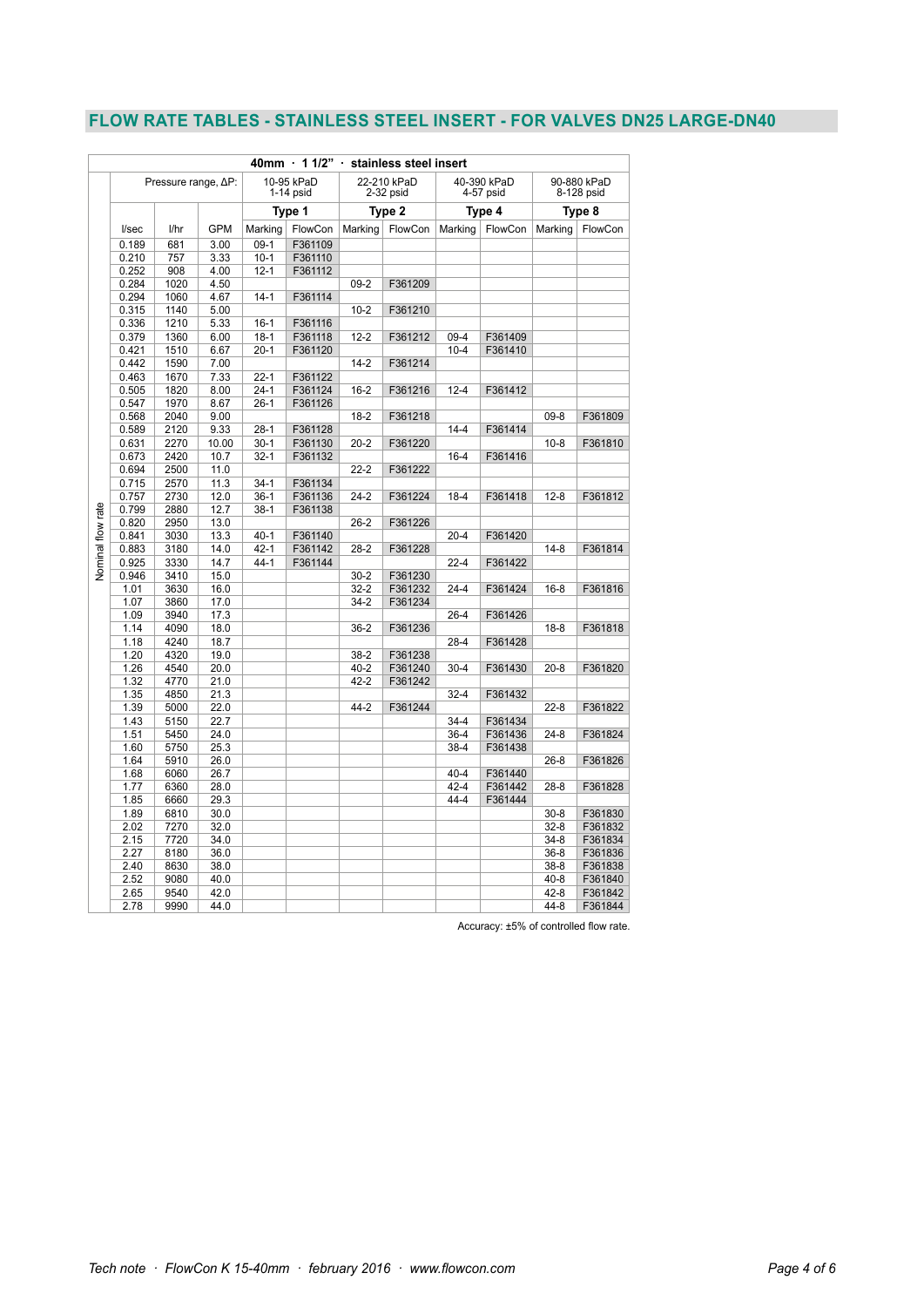## **ACCESSORIES**

- P/t plugs: 2 x ACC00101
- 20 mesh strainer (ACC609000 / ACC609001)

## **GENERAL SPECIFICATIONS**

#### **1. AUTOMATIC BALANCING VALVES - FLOWCON K**

- 1.1. Contractor shall install automatic balancing valves where indicated in drawings.
- 1.2. Valve shall consist of a dynamic and accessible flow limiting device.

#### **2. VALVE HOUSING**

- 2.1. Valve housing shall consist of forged brass ASTM CuZn40Pb2 or DZR brass CW602N CuZn36Pb2AS (Enkotal®), rated at no less than 2500 kPa static pressure and +120ºC.
- 2.2. Valve housing shall be permanently marked to show direction of flow.
- 2.3. Valve housing shall be ISO female threaded for the appropriate pipe size and shall be configured for flow regulation unit accessibility.
- 2.4. Optional dual pressure/temperature test plugs for verifying accuracy of flow performance shall be available for all valve sizes.

### **3. FLOW REGULATOR / AUTOMATIC BALANCING UNIT**

- 3.1. Flow regulation unit assembly shall be manufactured of AISI type 304 stainless steel and stainless steel 17-7 spring.<br>3.2. Flow regulation up
- Flow regulation unit shall be readily accessible for change-out or maintenance.
- 3.3. Flow regulation unit shall be available in 4 different kPaD operational ranges, minium range shall be capable of being activated by minimum 10 kPaD. Further, the flow regulation unit shall be capable of controlling flow within ±5% of rated flow.
- 3.4 Indentification tags shall be available for all valves; tags shall be indelibly marked with part number and flow rate.